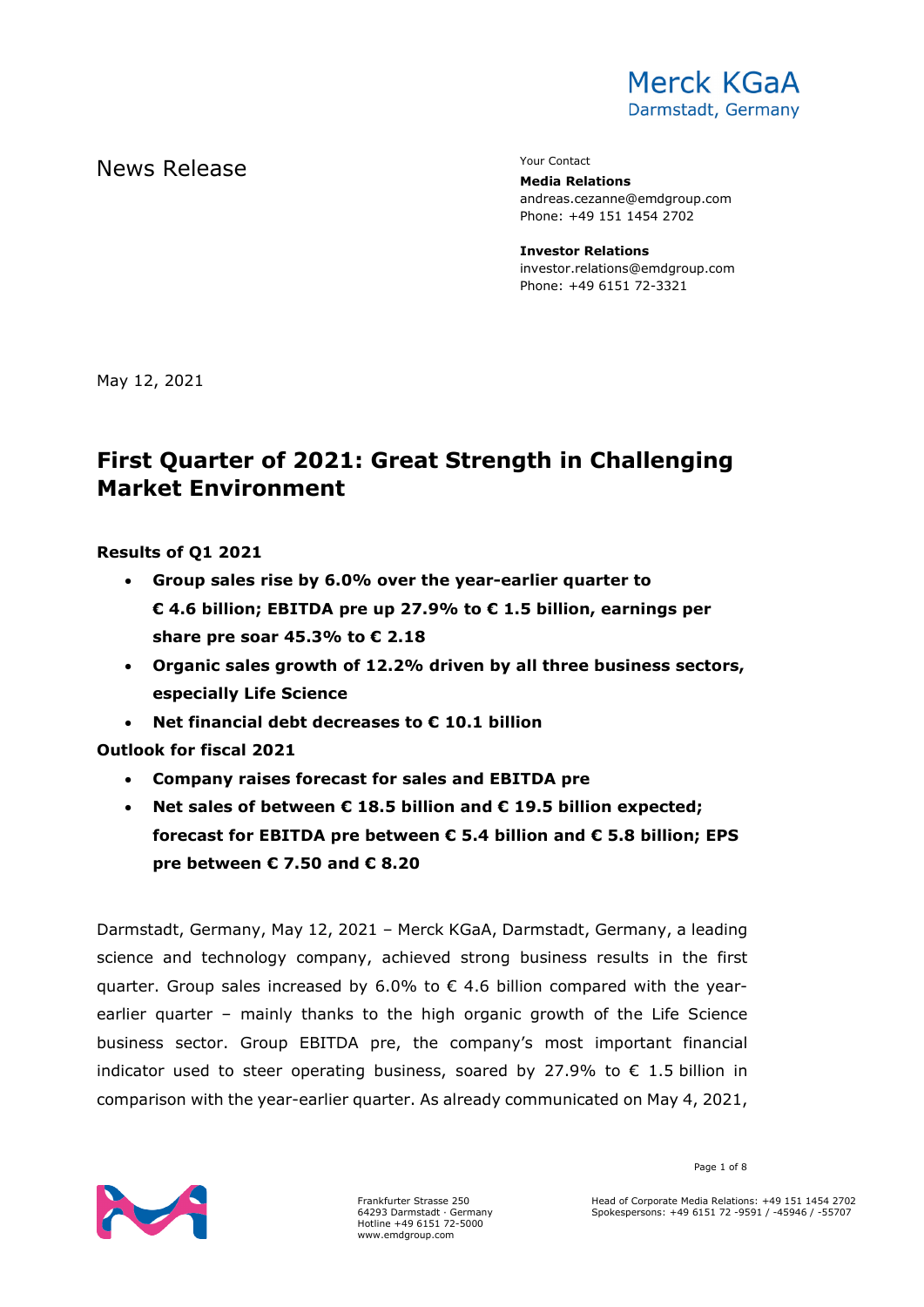the company is raising its forecast for fiscal 2021. The company expects Group sales in a range between  $\epsilon$  18.5 billion and  $\epsilon$  19.5 billion and forecasts EBITDA pre of between  $\epsilon$  5.4 billion and  $\epsilon$  5.8 billion.

"In the first quarter, we demonstrated great strength in a challenging market environment. Our businesses are shaping the future of science and technology in high-growth markets. This company is poised for sustainable growth, and we will continue to deliver outstanding results for patients, researchers and customers worldwide", emphasized Belén Garijo, Chair of the Executive Board and CEO.

### **Organic growth driven by all three business sectors**

Organically, sales increased by 12.2%, to which all three business sectors contributed. This growth was offset by negative foreign exchange effects of -5.8%, which were primarily attributable to the U.S. dollar, the Brazilian real and the Japanese yen. Portfolio changes lowered Group net sales by -0.4%.

Organic growth of EBITDA pre amounting to 36.3% was offset by negative foreign exchange effects of –8.3%. Relative to net sales, the EBITDA pre margin was 32.6% in the first quarter of 2021. The operating result EBIT rose by 45.7% to  $\epsilon$  1.0 billion; Group net income increased by 63.7% to  $\epsilon$  747 million. Earnings per share pre soared by 45.3% to  $\epsilon$  2.18. In the first three months of 2021, net financial debt decreased by -6.3% to  $\epsilon$  10.1 billion.

### **Healthcare: Oncology and Fertility franchises increase organically by more than 20%**

In the first quarter of 2021, net sales of the Healthcare business sector decreased by  $-3.6\%$  to  $\epsilon$  1.6 billion. An organic sales increase of 3.5% was more than offset by negative foreign exchange effects of -5.9% and a portfolio effect of -1.2%.

In the first quarter of 2021, the Oncology franchise generated organic growth of 20.1%. Sales of the immuno-oncology medicine Bavencio more than doubled organically compared with the year-earlier quarter. This growth was mainly attributable to approval in the United States in June 2020 as a first-line maintenance treatment for patients with locally advanced or metastatic urothelial carcinoma. Sales of the oncology medicine Erbitux also increased significantly, delivering organic sales growth of 9.8% in the first quarter compared with the year-earlier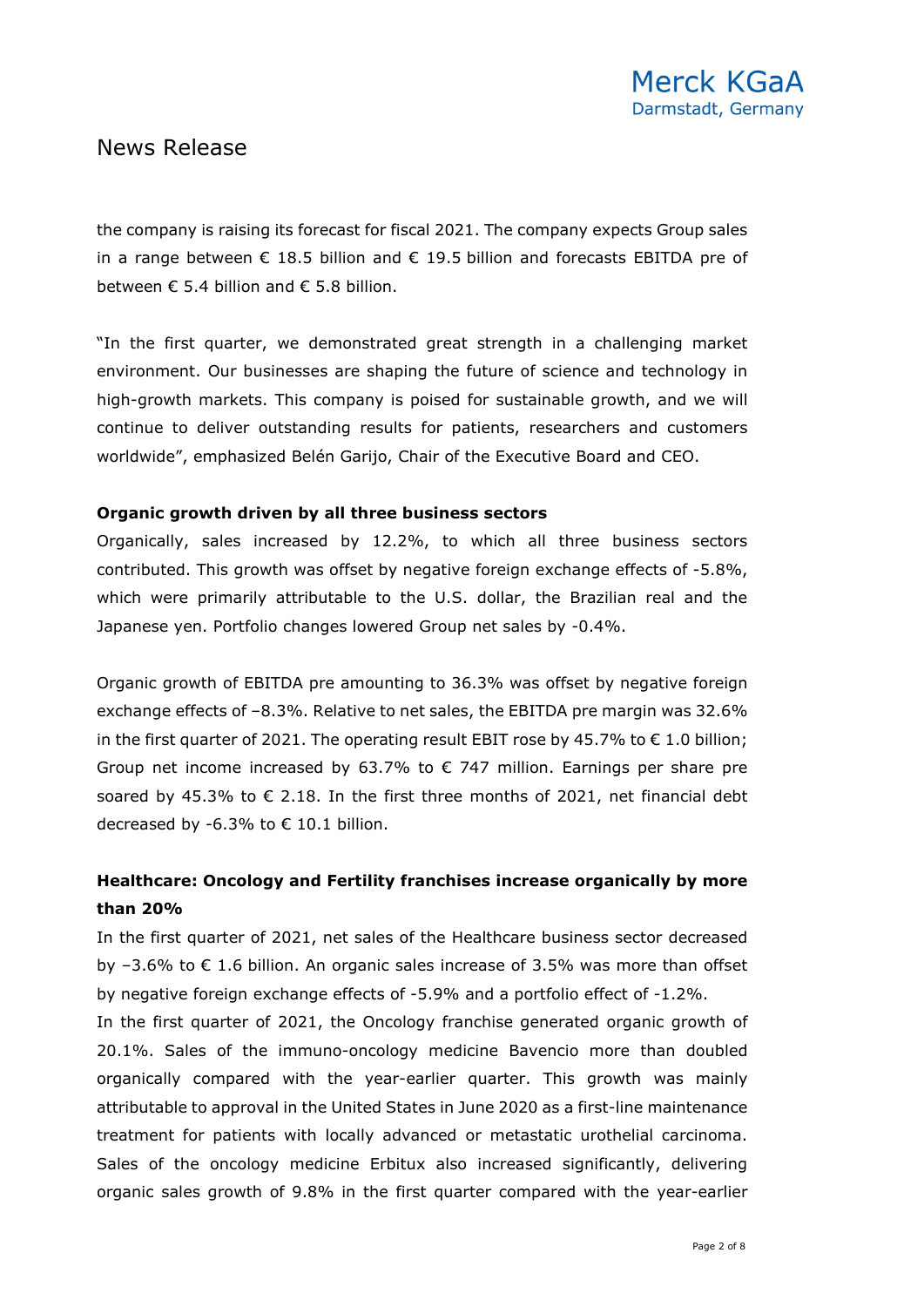quarter. The favorable development in China was the main growth driver. Sales of the Neurology & Immunology franchise declined organically by -4.3%. Mavenclad, for the oral short-course treatment of relapsing forms of multiple sclerosis (MS), generated organic sales growth of 26.1% in a market segment of high-efficacy MS therapies that continues to be impacted by the Covid-19 pandemic. The medicine Rebif, which is indicated for the treatment of relapsing MS, saw an organic decline of –17.1%. In the first quarter, the Fertility franchise generated organic growth of 22.0%, continuing the positive recovery trend from the second half of 2020. The favorable development was thanks in particular to rebound effects in the North America and Asia-Pacific regions in connection with the Covid-19 pandemic. Sales of the Cardiovascular, Metabolism and Endocrinology franchise declined organically by -4.2% in the first quarter of 2021. Among other things, sales of the diabetes medicine Glucophage were impaired by the volume-based procurement regulation that has been in effect in China since 2020.

EBITDA pre of Healthcare rose by 12.9% to  $\epsilon$  533 million compared with the yearearlier quarter.

### **Life Science: Process Solutions grows organically by 38.3%**

In the first quarter, the Life Science business sector increased sales by 20.4% to  $\epsilon$ 2.1 billion. Organically, sales grew by 26.7%. The impact of negative foreign exchange effects was -6.2%.

The Process Solutions business unit, which markets products and services for the entire pharmaceutical production value chain, generated organic sales growth of 38.3%. This increase was mainly driven by continued high demand as well as the additional business related to the pandemic relief effort. The Research Solutions business unit, which provides products and services to support life science research for pharmaceutical, biotechnological and academic research laboratories, generated organic sales growth of 24.0% in the first quarter. This business unit also benefited from additional, pandemic-related demand. The Applied Solutions business unit, which offers a broad range of products for researchers as well as scientific and industrial laboratories, generated organic sales growth of 8.0% in the first quarter. EBITDA pre rose by 43.5% to  $\epsilon$  793 million.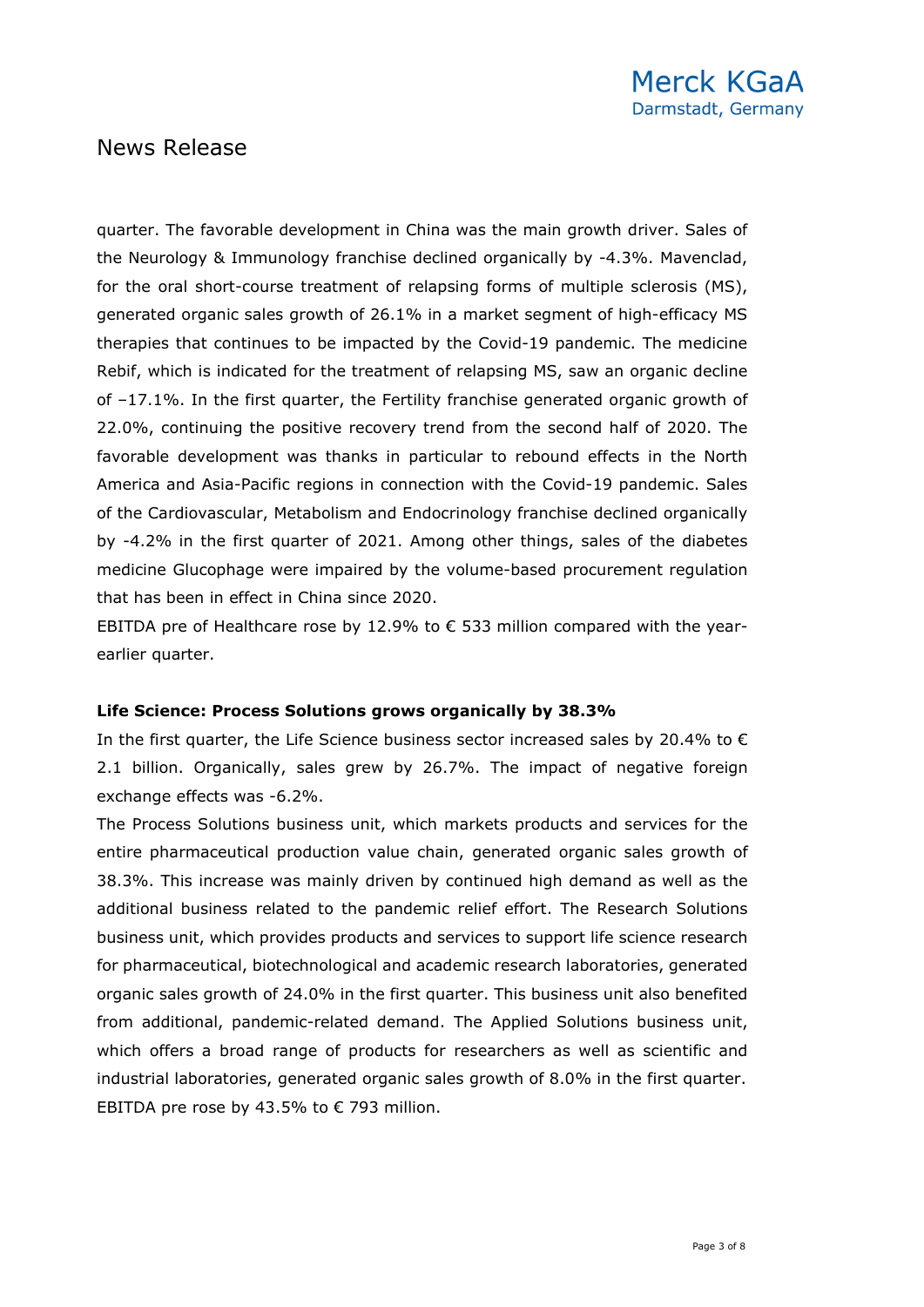## **Electronics: Semiconductor Solutions and Surface Solutions drive organic growth**

In the first quarter, net sales of the Electronics business sector declined by -4.3% to € 861 million in comparison with the year-earlier quarter. Organically, net sales increased by 0.2%. However, the impact of negative foreign exchange effects on net sales was -4.5%.

The Semiconductor Solutions business unit grew organically by 3.7% in the first quarter of 2021 thanks to strong demand in most business fields. Organic sales growth was somewhat muted compared with the year-earlier quarter as running project orders and larger shipments in the Delivery Systems & Services business of Semiconductor Solutions will lead to sales contributions only in later quarters. In the first quarter of 2021, sales of the Surface Solutions business unit rose organically by 4.6%. Among other things, the recovery in demand for automotive coating applications remains a key growth driver. The organic decrease of -7.1% in the Display Solutions business unit was mainly attributable to declining prices due to continued competitive pressure in the Liquid Crystals business. The OLED business grew organically in the first quarter.

In comparison with the year-earlier quarter, EBITDA pre of Electronics declined by  $-4.1\%$  to  $\epsilon$  274 million in the first quarter of 2021. This was due to negative foreign exchange developments. Excluding this foreign exchange effect, EBITDA pre would have increased organically by 2.4 %.

### **Group raises forecast for sales and EBITDA pre**

As regards the Covid-19 pandemic and the negative effects thereof, the company assumes that the business recovery that started in the second half of 2020 will continue in fiscal 2021. At present, the company does not assume that further disease waves will have a negative effect comparable to that seen in the first half of 2020, especially on the Healthcare and Electronics business sectors. For the Life Science business sector, the company continues to expect significantly positive contributions owing to the Covid-19 pandemic, particularly in the Process Solutions business unit. The increasing availability of Covid-19 vaccines and the associated immunization of the population is likely to contribute to a further stabilization of the societal and economic situation. Nevertheless, the present forecast is subject to a higher degree of estimation uncertainty than was the case in previous years.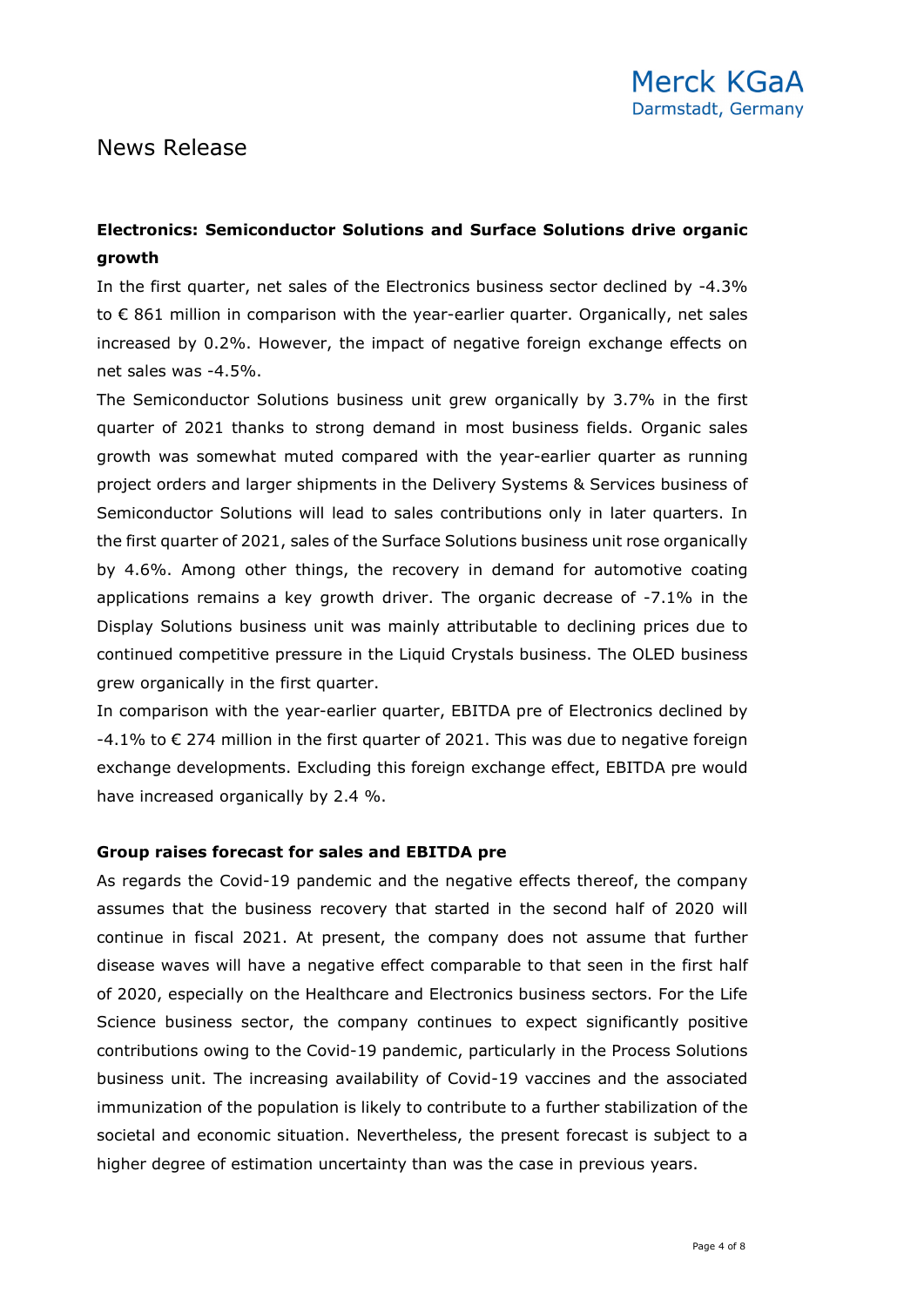Following a strong first quarter of 2021, the company is raising its forecast for Group net sales. For 2021, the Group expects organic growth of 10% to 12% to which all business sectors, yet first and foremost Life Science, should contribute. Previously, the Group predicted strong organic growth. The company expects negative foreign exchange effects of between -2% and -4%. Overall, the Group forecasts net sales of € 18.5 billion to € 19.5 billion for fiscal 2021.

For EBITDA pre, the Group has increased its forecast and now expects an organic increase in EBITDA pre of between 16% and 20%. This is based on EBITDA pre of € 4.84 billion in 2020, adjusted for the reversal of the Biogen provision. Previously, the company had expected organic growth in the high single-digit to low teens percentage range. All three business sectors should contribute to the forecast increase, especially Life Science. The forecast foreign exchange development is likely to adversely affect Group EBITDA pre by between -2% and -4% in fiscal 2021; it is expected to be seen mainly in the Healthcare and Electronics business sectors. Overall, the Group expects EBITDA pre of € 5.4 billion to € 5.8 billion for fiscal 2021.

The company expects earnings per share pre in a range between  $\epsilon$  7.50 and  $\epsilon$  8.20.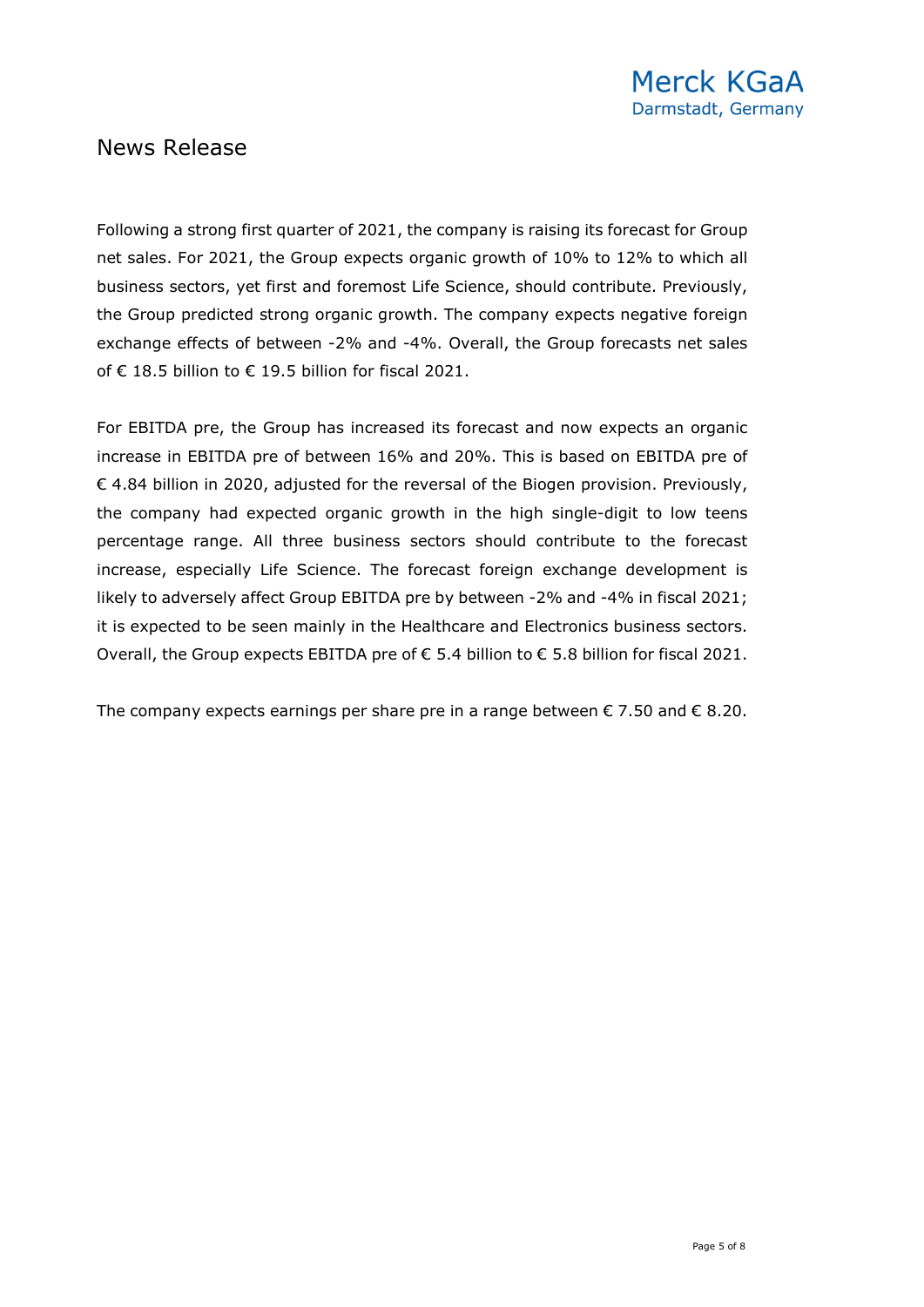### **Overview of the key figures for the first quarter of 2021**

| Group                                                                            |         |         |            |
|----------------------------------------------------------------------------------|---------|---------|------------|
| Key figures                                                                      |         |         |            |
| $\epsilon$ million                                                               | Q1 2021 | Q1 2020 | Change     |
| Net sales                                                                        | 4,631   | 4,370   | 6.0%       |
| Operating result (EBIT) <sup>1</sup>                                             | 1,043   | 716     | 45.7%      |
| Margin (% of net sales) <sup>1</sup>                                             | 22.5%   | 16.4%   |            |
| EBITDA <sup>1</sup>                                                              | 1,467   | 1,148   | 27.8%      |
| Margin (% of net sales) <sup>1</sup>                                             | 31.7%   | 26.3%   |            |
| EBITDA pre <sup>1</sup>                                                          | 1,511   | 1,181   | 27.9%      |
| Margin (% of net sales) <sup>1</sup>                                             | 32.6%   | 27.0%   |            |
| Profit after tax                                                                 | 748     | 458     | 63.3%      |
| Earnings per share $(\epsilon)$                                                  | 1.72    | 1.05    | 63.8%      |
| Earnings per share pre $(\epsilon)^1$                                            | 2.18    | 1.50    | 45.3%      |
| Operating cash flow                                                              | 1,216   | 516     | $>100.0\%$ |
| <sup>1</sup> Not defined by International Financial Reporting Standards (IFRSs). |         |         |            |

#### Healthcare

Development of net sales by key product lines and products

| $\epsilon$ million                              | 01 2021 | <b>Share</b> | Organic<br>$q$ rowth $1$ | Exchange | rate effects Total change | Q1 2020 | Share |
|-------------------------------------------------|---------|--------------|--------------------------|----------|---------------------------|---------|-------|
| Oncology                                        | 295     | 18%          | 20.1%                    | $-6.7%$  | 13.4%                     | 260     | 15%   |
| thereof: Erbitux                                | 219     | 13%          | 9.8%                     | $-6.1%$  | 3.7%                      | 211     | 12%   |
| thereof: Bavencio                               | 62      | 4%           | $>100.0\%$               | $-13.5%$ | 89.0%                     | 33      | 2%    |
| Neurology & Immunology                          | 374     | 23%          | $-4.3%$                  | $-6.1%$  | $-10.4%$                  | 418     | 25%   |
| thereof: Rebif                                  | 227     | 14%          | $-17.1%$                 | $-5.8%$  | $-22.9%$                  | 295     | 17%   |
| thereof: Mavenclad                              | 147     | 9%           | 26.1%                    | $-6.8%$  | 19.3%                     | 123     | 7%    |
| Fertility                                       | 320     | 20%          | 22.0%                    | $-6.7%$  | 15.3%                     | 278     | 16%   |
| thereof: Gonal-f                                | 186     | 11%          | 18.2%                    | $-6.6%$  | 11.6%                     | 167     | 10%   |
| Cardiovascular, Metabolism<br>and Endocrinology | 615     | 37%          | $-4.2%$                  | $-5.4%$  | $-9.6%$                   | 680     | 40%   |
| thereof: Glucophage                             | 217     | 13%          | $-1.6%$                  | $-5.5%$  | $-7.0%$                   | 234     | 14%   |
| thereof: Concor                                 | 126     | 8%           | $-10.2%$                 | $-5.8%$  | $-16.0%$                  | 150     | 9%    |
| thereof: Euthyrox                               | 107     | 7%           | $-1.0\%$                 | $-5.1%$  | $-6.1%$                   | 114     | 7%    |
| thereof: Saizen                                 | 57      | 3%           | $-6.4\%$                 | $-5.0\%$ | $-11.4%$                  | 65      | 4%    |
| <b>Other</b>                                    | 35      | 2%           |                          |          |                           | 65      | 4%    |
| <b>Healthcare</b>                               | 1,639   | 100%         | $3.5\%$                  | $-5.9%$  | -3.6%                     | 1,701   | 100%  |

<sup>1</sup> Not defined by International Financial Reporting Standards (IFRSs).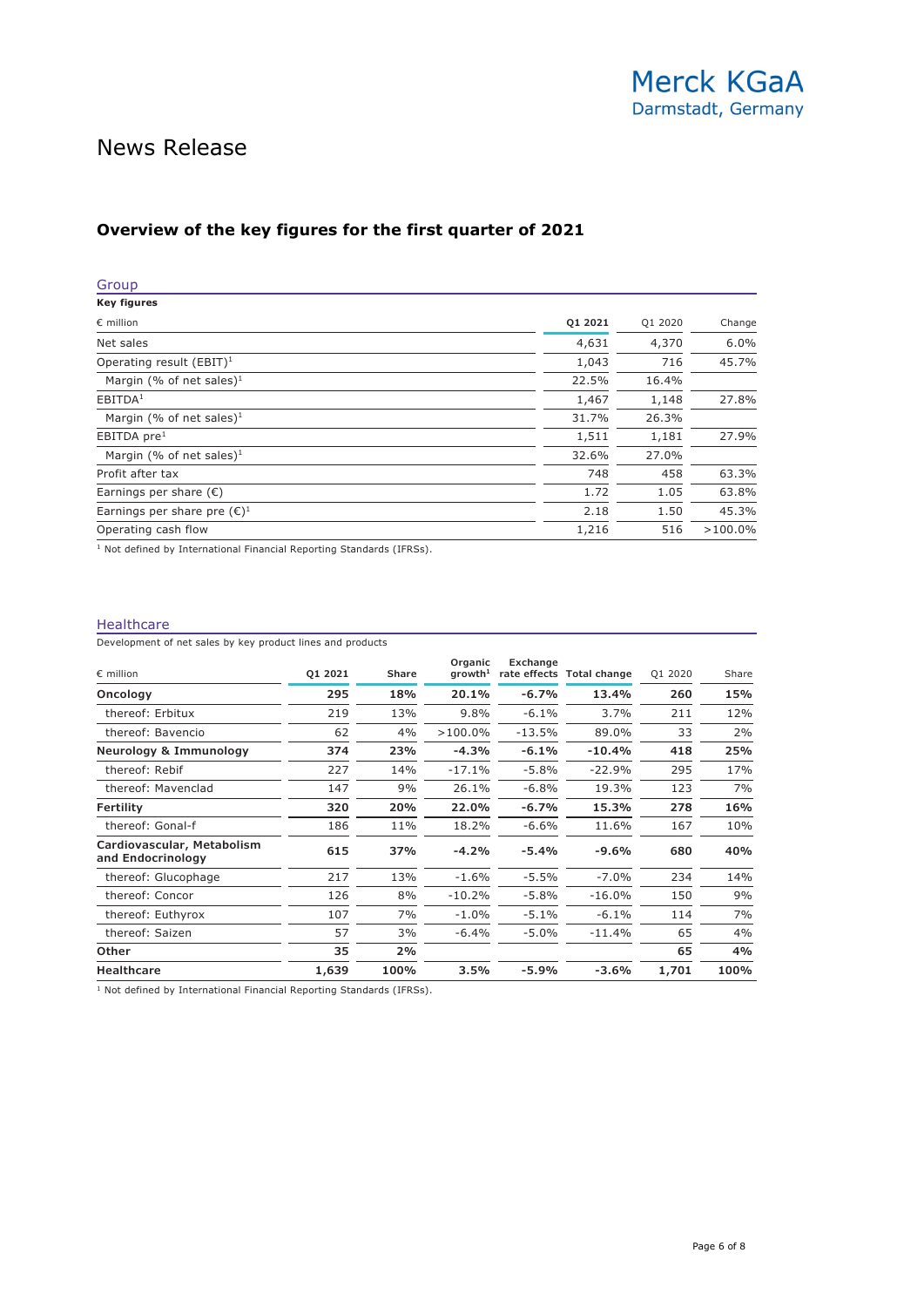#### Life Science

Sales components by business unit

| $\epsilon$ million        | 01 2021 | <b>Share</b> | Organic<br>arowth <sup>1</sup> | Exchange<br>rate effects | Acquisitions/ | divestments Total change | 01 2020 | Share |
|---------------------------|---------|--------------|--------------------------------|--------------------------|---------------|--------------------------|---------|-------|
| <b>Process Solutions</b>  | 1,054   | 50%          | 38.3%                          | $-6.8\%$                 | ٠.            | 31.5%                    | 802     | 45%   |
| <b>Research Solutions</b> | 644     | 30%          | 24.0%                          | $-6.1\%$                 | ۰.            | 17.9%                    | 546     | 31%   |
| <b>Applied Solutions</b>  | 432     | 20%          | $8.0\%$                        | $-5.3%$                  | ۰.            | 2.8%                     | 421     | 24%   |
| Life Science              | 2,131   | 100%         | 26.7%                          | $-6.2%$                  | ۰             | 20.4%                    | 1,769   | 100%  |

<sup>1</sup> Not defined by International Financial Reporting Standards (IFRSs).

#### **Electronics**

Sales components by business unit

| $\epsilon$ million         | 01 2021 | <b>Share</b> | Organic<br>arowth <sup>1</sup> | Exchange<br>rate effects | Acquisitions/ | divestments Total change | 01 2020 <sup>2</sup> | Share |
|----------------------------|---------|--------------|--------------------------------|--------------------------|---------------|--------------------------|----------------------|-------|
| Semiconductor<br>Solutions | 476     | 55%          | 3.7%                           | $-5.3%$                  | -             | $-1.6%$                  | 483                  | 54%   |
| Display Solutions          | 275     | 32%          | $-7.1\%$                       | $-3.2%$                  | ٠.            | $-10.3%$                 | 306                  | 34%   |
| Surface Solutions          | 111     | 13%          | 4.6%                           | $-4.7%$                  | Ξ.            | $-0.1\%$                 | 111                  | 12%   |
| Other                      | -       | $0\%$        | 13.1%                          | $-1.5%$                  |               | 11.6%                    |                      | $0\%$ |
| <b>Electronics</b>         | 861     | 100%         | 0.2%                           | $-4.5%$                  |               | $-4.3%$                  | 900                  | 100%  |

<sup>1</sup> Not defined by International Financial Reporting Standards (IFRSs).

<sup>2</sup> Previous year's figures have been adjusted owing to an internal realignment.

#### **Notes for editors:**

- The **conference call for media representatives** will take place at 9:30 a.m. (CEST) and will be broadcast via Webcast (more information [here\)](https://www.emdgroup.com/en/company/press/press-kits/q1-2021.html).
- The respective presentation and further information for journalists, including a digital press kit, can be found [here.](https://www.emdgroup.com/en/company/press/press-kits/q1-2021.html)
- The quarterly statement can be found [here](https://www.emdgroup.com/en/company/press/press-kits/q1-2021.html)
- Merck KGaA, Darmstadt, Germany, on [Twitter](http://twitter.com/emdgroup) and [LinkedIn](https://www.linkedin.com/company/emd-affiliates-of-merck-kgaa-darmstadt-germany)
- **Photos and images** can be found [here](https://www.emdgroup.com/en/company/press/media-library.html)
- Information on how **the company is contributing to the global Covid-19 response** can be found [here](https://www.emdgroup.com/en/company/press/press-kits/corona-pandemic.html)

#### • **Stock symbols**

*Reuters:* MRCG, *Bloomberg*: MRK GY, *Dow Jones*: MRK.DE *Frankfurt Stock Exchange*: *ISIN*: DE 000 659 9905 – *WKN*: 659 990